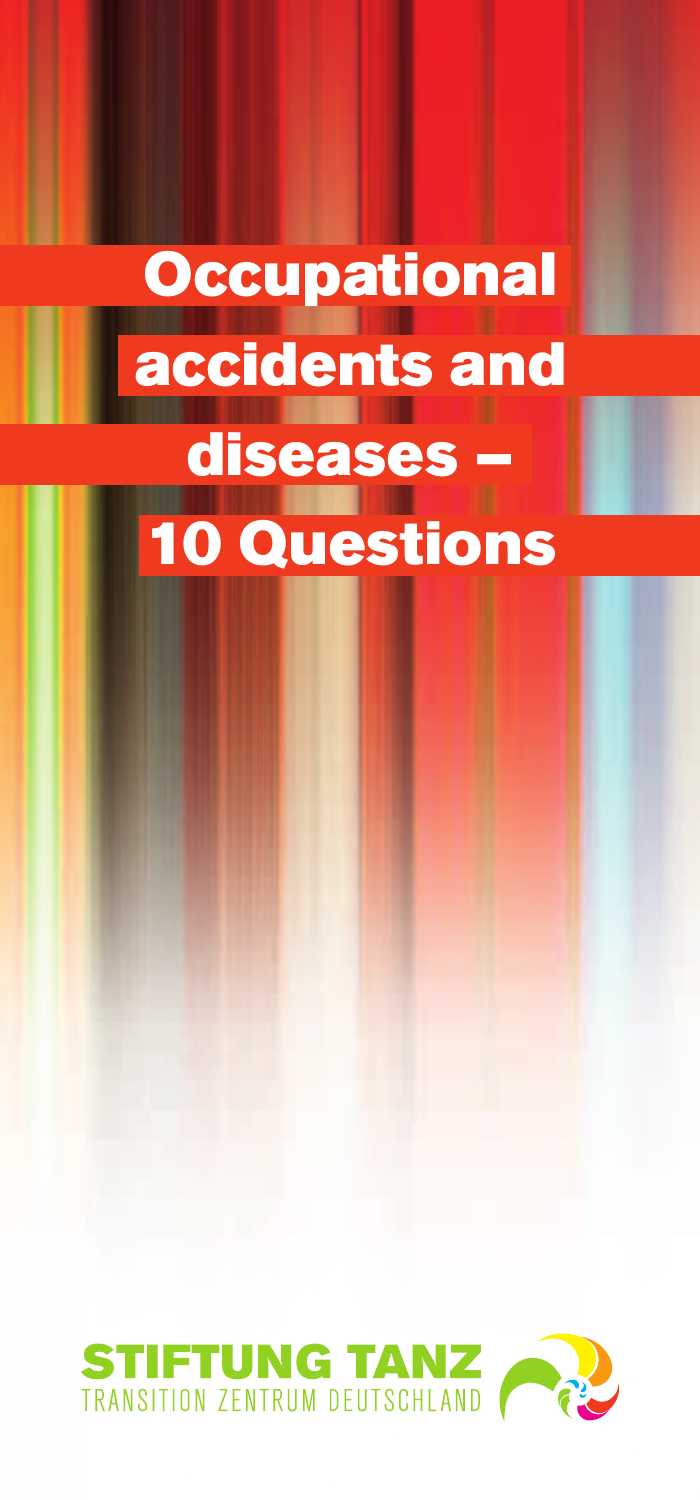

#### Introduction

A healthy and suitable body ensures a dancer´s professionalism. Any physical restrictions, e.g. even minor injuries, cannot be concealed and may threaten a dancer's career at any time. Not only injury prevention but also optimal therapy and rehabilitation are important after sustaining an occupational accident. The flyer contains explanations of essential terminology and structures, as well as procedures in case of occupational accidents and diseases

# Statutory Accident Insurance and Occupational Accidents

# 1. What is a statutory accident insurance?

#### 1. What is a statutory accident insurance?

The statutory accident insurance - not to be mistaken with statutory or private health insurances or private accident insurances –is part of the German social security system. Providers are the BG´s (institutions for statutory accident insurance and prevention) and public sector accident insurances.

#### Which benefits and services are provided?

Statutory accident insurance supports dancers in numerous ways. These include:

- injury prevention measures;
- rehabilitation after occupational accidents;
- compensation (in form of cash benefits or a pension) if necessary.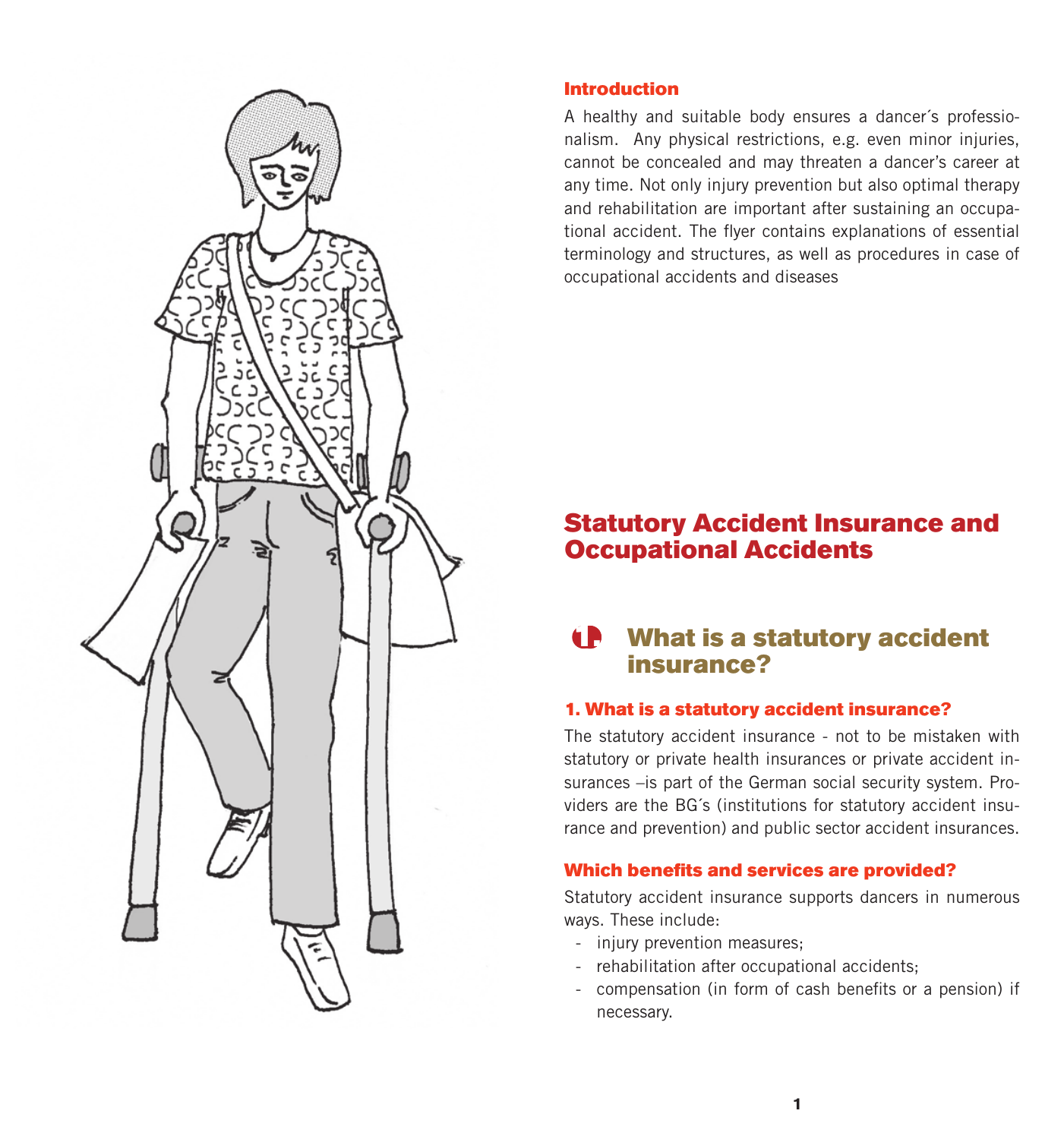Statutory accident insurance offers coverage in case of occupational accidents, accidents to and from the workplace and occupational diseases.

Optimal medical care as well as professional and social reintegration of the insured individual are always given top priority. Any appropriate supportive measures are applied as the best solution is to regain working capability as dancers. After an occupational accident is recognized, the statutory accident insurance provides **non-cash benefits** (e. g. coverage of medical care costs and of rehabilitation costs up to regaining working capability as a dancer. At that, **cash benefits** (e. g. injury compensation, sick pay, temporary allowance) are granted.

A pension is generally only paid by the statutory accident insurance when all medically sensible and reasonable rehabilitation measures have been exploited.

#### Who is insured?

Employed dancers and musical performers are automatically insured with the relevant BG by their employer. As a rule, the **public sector accident insurers (Unfallkassen)** are the providers for public institutions (e. g. state theaters). For private providers of larger institutions, the **Social Accident Insurance Institutions for the administrative sector (Verwaltungs-Berufsgenossenschaften)** are often the providers of the statutory accident insurances. The same applies to dance teachers, trainers and choreographers employed at statutory institutions. Premiums are covered by the employers.

**Freelance** dancers, choreographers and dance teachers can insure themselves on a voluntary basis with the BG. This is recommended, because a private accident insurance does not necessarily offer benefits comparable to those from the statutory accident insurance. In this case, the **German Social Accident Insurance Institution for the administrative sector (Verwaltungs-Berufsgenossenschaft)** would assist dance teachers and dancers, touring theater perfomers as well as dance teachers who work on a fee basis

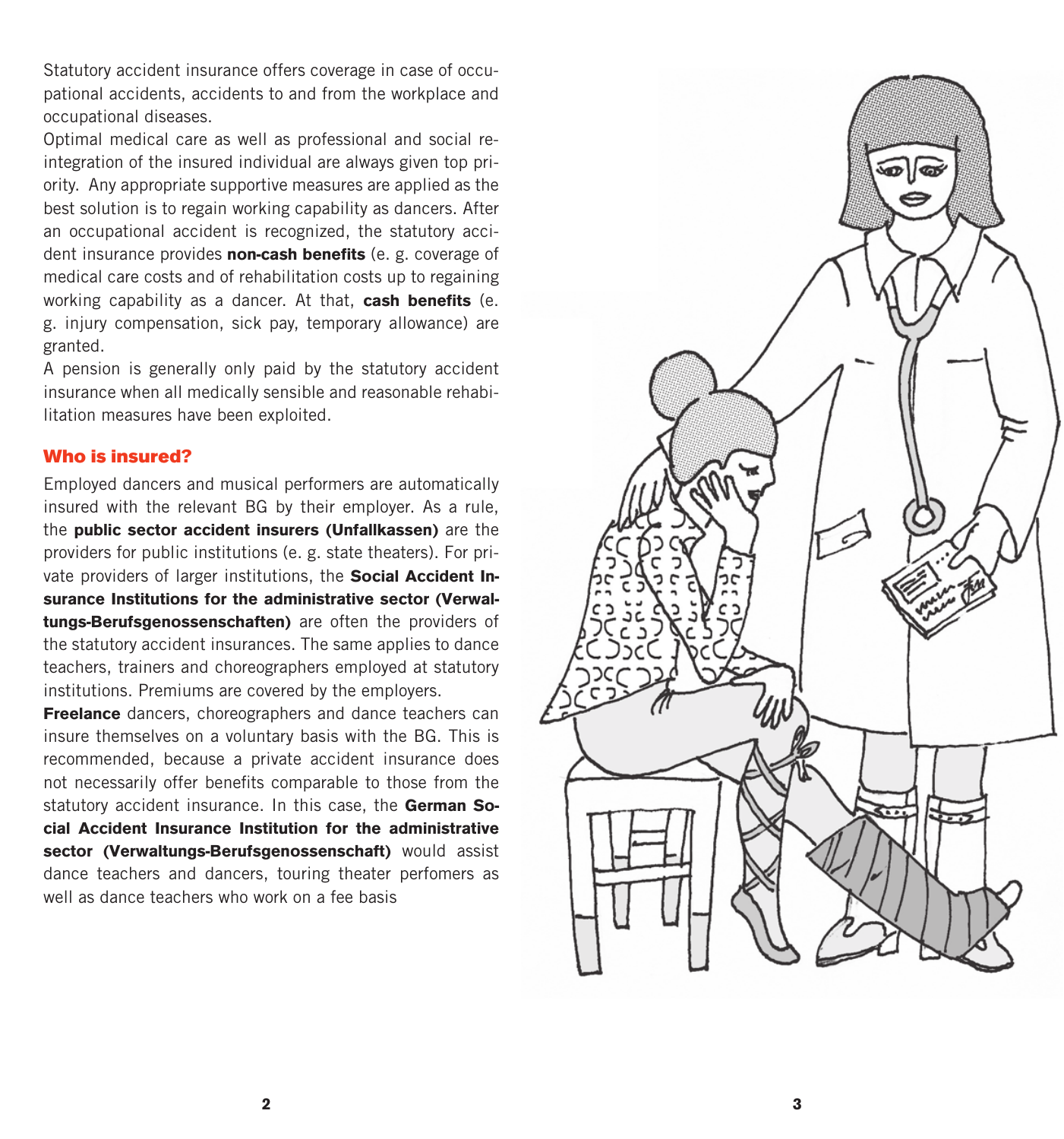# 2. What is an occupational accident?

• According to the statutory accident insurance – Gesetzliche Unfallversicherung, GUV), an occupational accident is an involuntary time-limited (e. g. being hit, falling, slipping) incident extrinsically affecting the body and resulting in a traumatic injury or even death.

#### Prerequisites for an occupational accident include:

- the injured person is a member with the statutory accident insurance (GUV);
- it has been an activity covered by the insurance. Accidents outside the workplace may be recognized as occupational accidents provided they are directly related to the professional activities. These include ways to and from the workplace (e. g. theater, ballet school) as well as ways between theaters in case of different rehearsal and performance locations.

The accident recognition system is complex. On principle, not all acute complaints occurring during work are recognized as occupational accidents. In particular, this applies to two cases:

- The complaints/injury has occurred incidentally during work routine ("caused by chance");
- There are former, non accident-related complaints (e.g., degenerative meniscus damage, arthrosis) not resulting from an occupational accident.

Additional aspects should be considered regarding the recognition of occupational accidents in professional dance:

**Multi-factorial (intrinsic) incidents.** Depending on the dance style, it is often difficult to determine which of the factors within a combination actually resulted in the occupational accident. This does not rule out the final analysis that incidents are initiated by extrinsic factors at last (e. g. dance partner, dance floor, costume etc.).

There are occasional problems with the recognition of reported occupational accidents due to the lack of clearly definable extrinsic factors. In more than one third of the cases, the spine region, followed by the lower leg and knee joint region are affected. The most common are restrictions/limitations of joint functions (e. g. blockages) or muscle tensions caused by dance-specific movements.

**Range of movement patterns in dance**. Dance movements exceed the ordinary movement patterns of daily life. Without being able to name them precisely, the smallest external factors within a multi-factorial incident may result in traumatic injuries and thus occupational accidents.

Typical circumstances of the accident raising issues in terms of recognition are, for example, …sudden pain after a dance step combination, or a lifting in pain … in the spine or lower leg … during training or rehearsal … without a clearly definable external affect.

# $5.3$  What is to be done after sustaining an occupational accident?

#### **Dancers**

- **Stop your present activity** and seek a diagnostic clarification (if possible).
- **Report each accident.** In principle, each accident even a minor one – should be reported because damages/complaints appearing years later could be results of a former accident. Only reported accidents can be included in an evaluation of the complaints.
- **Write an accident report.** Official forms provided by the employers are used for this purpose.
- **Make an appointment with a councelling physician** (a medical doctor who is authorized by the insurance to deal with occupational accidents, **D-Arzt or H-Arzt**) to complete an accident insurance report (F 1000).

**General principle:** The earlier an occupational accident is reported and a diagnostic clarification made, the faster rehabilitative measures can be initiated to keep performance deficits low and to regain the working capability as soon as possible.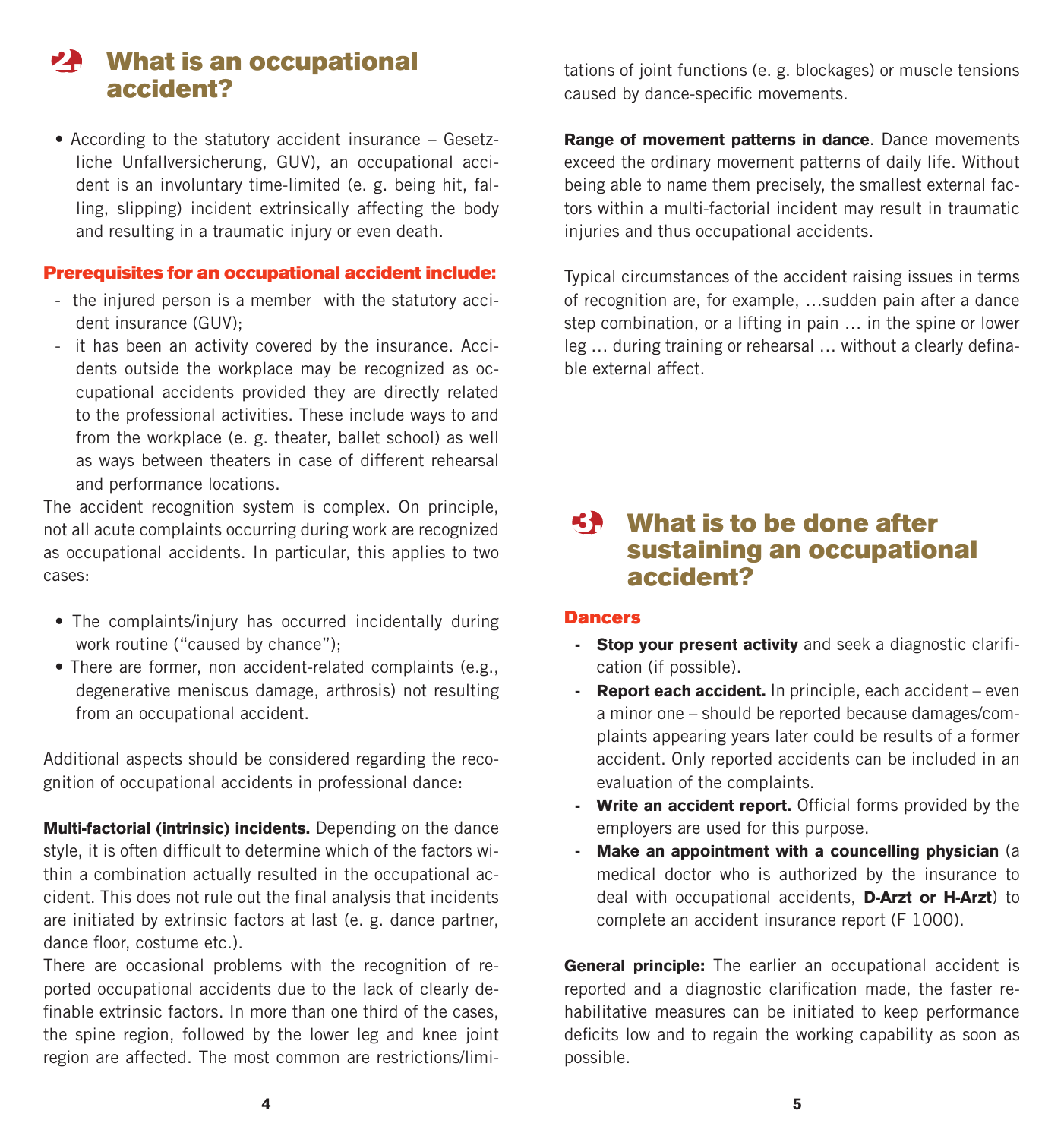#### Employees and medical doctor:

- **Immediate reporting and detailed documentation of accidents.** The more precise, detailed, understandable and the closest to the occurrence an accident is reported, the easier it is to address dance-specific issues connected with the accident and arising in the subsequent process – even years later. Knowledge of dance medicine is of great benefit.

Employers are to report all accidents occurring in their premises. Reporting is to be done within three days after being informed about an accident. The accident report is to be cosigned by the personnel council or works committee.

# 4. Rehabilitation after (occupational) accidents in dance

Simply pausing after sustaining an injury is often insufficient. There is a need for special rehabilitation measures.

After an injury occurred, necessary rehabilitation measures are determined by the physician in charge. Forms are completed, therapies prescribed and rehab applications (e. g. stationary rehabilitation) are submitted by him/her.

However, often an intense but not dance-specific rehabilitation is insufficient.

The significance of a professionally orientated – in this case dance-specific – rehabilitation increases with the injury severity score and the time-loss due to the accident. Just a few days without class/training result in a reduction of performance. In a dance-specific rehabilitation, not just the injured region but the entire body is treated. The rehab consists of general and dance-specific measures (e.g. Pilates, transition class/training, Gyrotonic expansion system®, etc.).

#### **Contacts**

At present, a dance-specific rehabilitation after sustaining an occupational accidents can be realized for out-patients only in Berlin (Unfallkasse Berlin, (contact: Frau N. Bauer, Unfallkasse Berlin) and for out- and in-patients at the Kompetenzzentrum Tanzmedizin in Gelsenkirchen (medicos.AufSchalke, contact: Frau Dr. med. Elisabeth Exner-Grave)

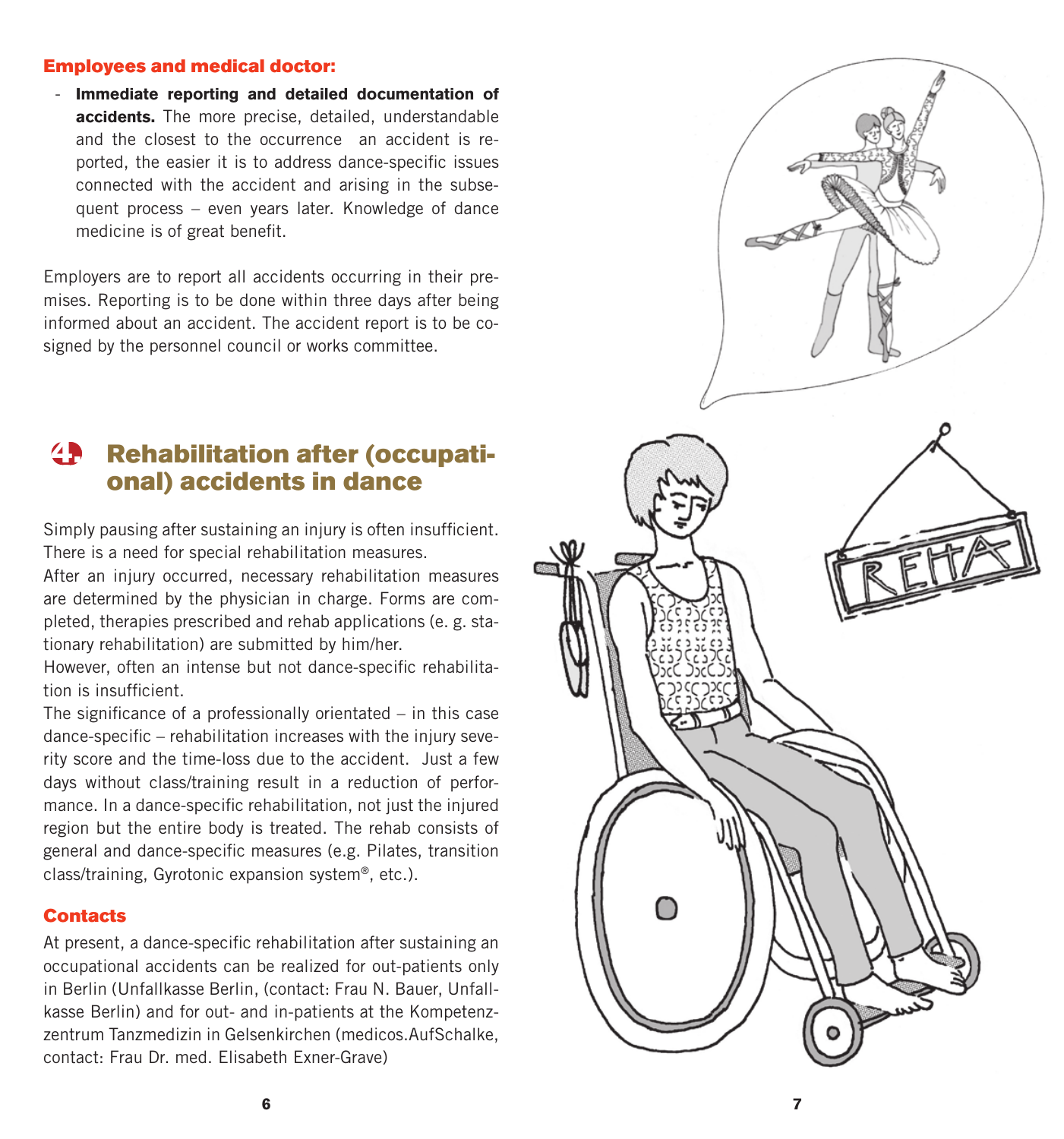# 5. What if I cannot dance anymore because of an occupational accident?

A career assistant/rehab manager is deployed for each **recognized** occupational accident requiring intensive care/supervision. Thereby, the link between dancer, doctors, employers, public and local authorities and social insurance providers is ensured. This career assistant/rehab manager accompanies the entire period of rehabilitation.

If despite all measures, professionalism as dancer is not possible any longer, alternative reintegration potentials, such as other jobs in the theater, are considered,

The necessary training or advanced training measures up to a needed/required retraining are financed by the statutory accident insurance. At that, assistance to find a new job is offered to dancers.

# Work-related illnesses and occupa-<br>tional disease

# 6. What are work-related illnesses?

These are illnesses and functional disorders whose origins, progression and prognosis are influenced by work activities. Work involves a risk factor. Initially, work-related illnesses **are to be clearly differentiated from occupational diseases.**

Employers are responsible to prevent work-related health risks at the workplace.

Most work-related illnesses in dancers affect the musculoskeletal system. These are common and typical chronic diseases/ overuse damages in dance developed from long-term complaints on the basis of local tissue damages. These illnesses and damages may affect a dancer's professionalism.

# 7. What is an occupational disease?

Unlike occupational accidents, occupational diseases are understood as a chronic, long-term process. An occupational disease is a disease that:

- 1. is listed as an occupational disease (OD) in the Ordinance on Occupational Diseases (Berufskrankheiten-Verordnung, BKV).
- 2. an insured person sustains due to an activity covered by the insurance.

These are diseases where dancing is the causative factor with the admost probability.

Dance- related occupational diseases are as follows:

- intervertebral disks-related diseases of the lumbar spine (BK-No. 2108);
- diseases of the soft tissue (e. g. bursae, synovial tendon sheaths and/or paratenon) (BK-No. 2105)
- diseases of tendon- and muscle insertions (BK-No. 2101);
- meniscus damages (BK-No. 2102);
- gonarthrosis (BK-No. 2112).

If doctors **have a good reason to suspect** an occupational disease in an insured person, they are to report that at once to the accident insurance provider. In that case, a so-called **medical indication for an occupational disease** form is completed.

## $\mathbf{B}$  In which case and how is an occupational disease recognized in dancers?

The decision whether or not an occupational disease (OD) is recognized is made by the statutory accident insurance. **Recognized** occupational diseases are **compensated**. At present, the recognition of submitted applications is far less than 10% (Wanke 2005).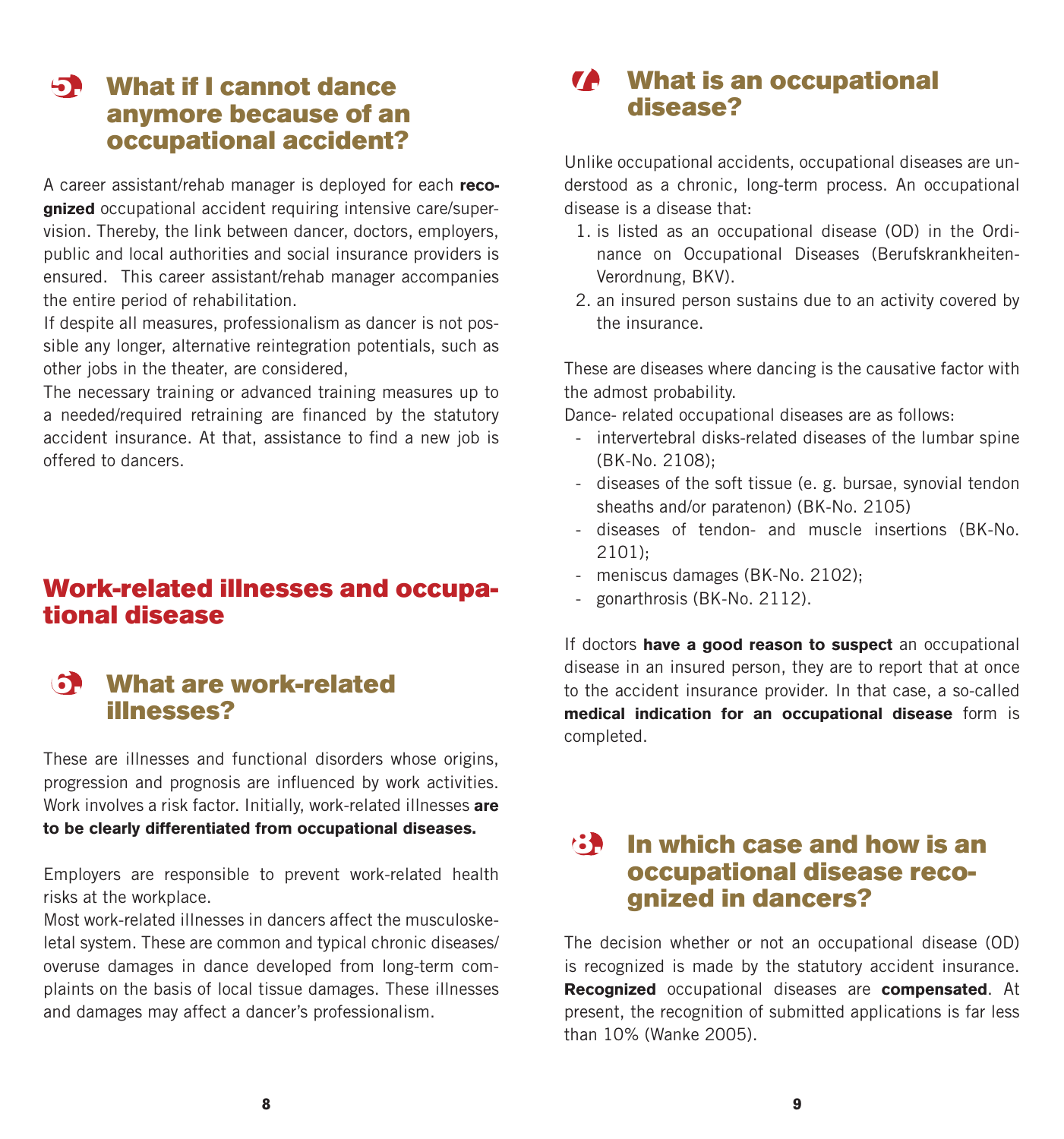Diseases not listed in the Ordinance on Occupational Diseases or not meeting the requirements specified therein could nevertheless be recognized as 'like an occupational disease' similar to work-related illnesses by the statutory accident insurance. Prerequisite is new scientific evidence showing that dancers are exposed to significantly higher work-specific loads compared to the ordinary population. In that respect, there is still a great need for dance medicine research in the future.

## $\mathcal{L}$  What if you cannot dance anymore because of an occupational disease?

In case an occupational disease is recognized, a pension is paid. In addition, the statutory accident insurance takes care of alternative employment (e. g. another position with the theater). Expenditures regarding necessary training or further educational measures up to an educational retraining are then covered by the statutory accident insurance. At that, support in job-seeking is offered.

# 10. Additional information

**tamed - Tanzmedizin Deutschland e. V.** tamed keeps a list of medical doctors and therapists in Germany, Austria and Switzerland who are experienced in treating dancers and understanding their special requirements and problems. Website: www.tamed.de and www.tamed.de/netzwerk/aerzte-undtherapeuten.html

**Statutory accident insurance**s provide informative websites as follows:

**Deutsche gesetzliche Unfallversicherung:** www.dguv.de/ **Unfallkasse des Bundes:** www.uk-bund.de

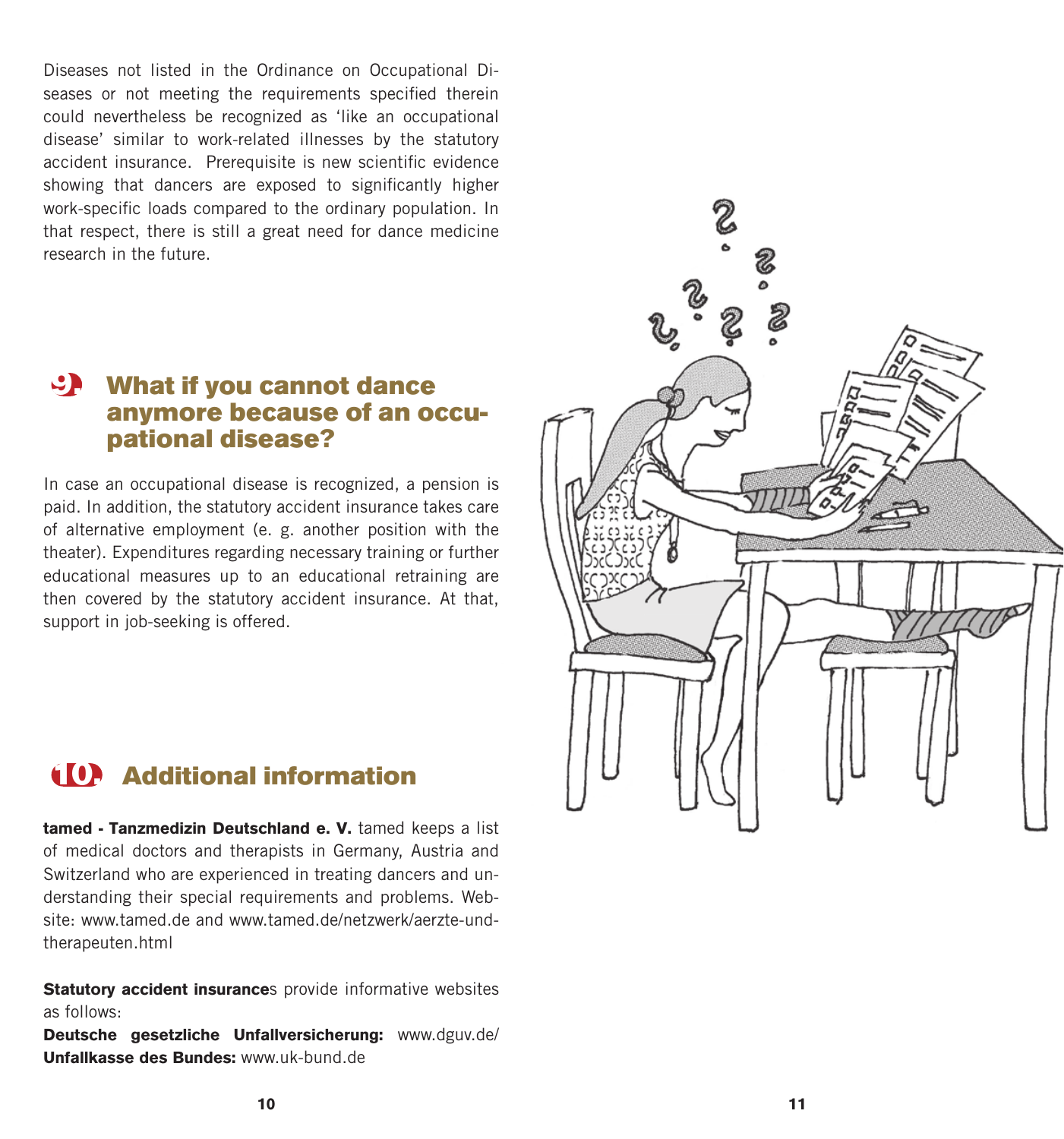#### **Unfallkasse Berlin:** www.unfallkasse-berlin.de/ **Verwaltungs-Berufsgenossenschaft:** www.vbg.de/ **Kompetenzzentrum Tanzmedizin medicos.AufSchalke:** www.medicosaufschalke.de/

Body" von Sasha Waltz. - Foto: Bernd Uhlig "noBody" von Sasha Waltz. - Foto: Bernd Uhlig

### References

- Exner-Grave, E.: TanzMedizin. Die medizinische Versorgung professioneller Tänzer, Stuttgart 2008.
- Wanke, EM; Quarcoo, D.; Uibel, S.; Groneberg, DA.; Rehabilitation nach Arbeitsunfällen im professionellen Bühnentanz. Empfehlungen unter Berücksichtigung tanzmedizinischer Gesichtspunkte. In: Die Rehabilitation, 2012; 51: 221–228.
- Wanke EM, Groneberg DA. Rehabilitation verletzter Bühnentänzer. Tanzend gesund werden? DGUV Forum 2011; 12: 36-9.
- Wanke EM, Mill H, Arendt M, Groneberg, DA. Analyse und Evaluation akuter Verletzungen im professionellen Bühnentanz unter besonderer Berücksichtigung präventiver Aspekte. Zbl Arbeitsmed, Zbl Arbeitsmed 2012; 62: 166-172
- Wanke EM, Wanke A, Uibel S, Quarcoo D, Groneberg DA: Der außergewöhnliche Fall in der Praxis: Der Arbeitsunfall im professionellen Bühnentanz – Hinweise zum Vorgehen und zur Dokumentation. Trauma und Berufskrankheit, Trauma Berufskrankh 2011; 13:131–139.

# **Dancing** and afterwards?

We offer help

free of charge and confidentially





#### Stiftung TANZ-Transition Zentrum Deutschland

Kollwitzstraße 64 | 10435 Berlin Tel: 030 - 32 667 141 info@stiftung-tanz.com | www.stiftung-tanz.com

**Donations** Account 064978000 | Bank 10070000 | Deutsche Bank

Der Beauftragte der Bundesregierung für Kultur und Medien



Authors: Dr. med. Eileen M. Wanke, Sabrina Sadowska Publisher: Stiftung TANZ - Transition Zentrum Deutschland Kollwitzstraße 64 | 10435 Berlin Tel. +49 (0) 30 - 32 667 141 | Fax +49 (0) 30 - 253 255 86 E-Mail: info@stiftung-tanz.com | www.stiftung-tanz.com

#### Donations:

0649780 00 Deutsche Bank AG | Bank # 100 700 00